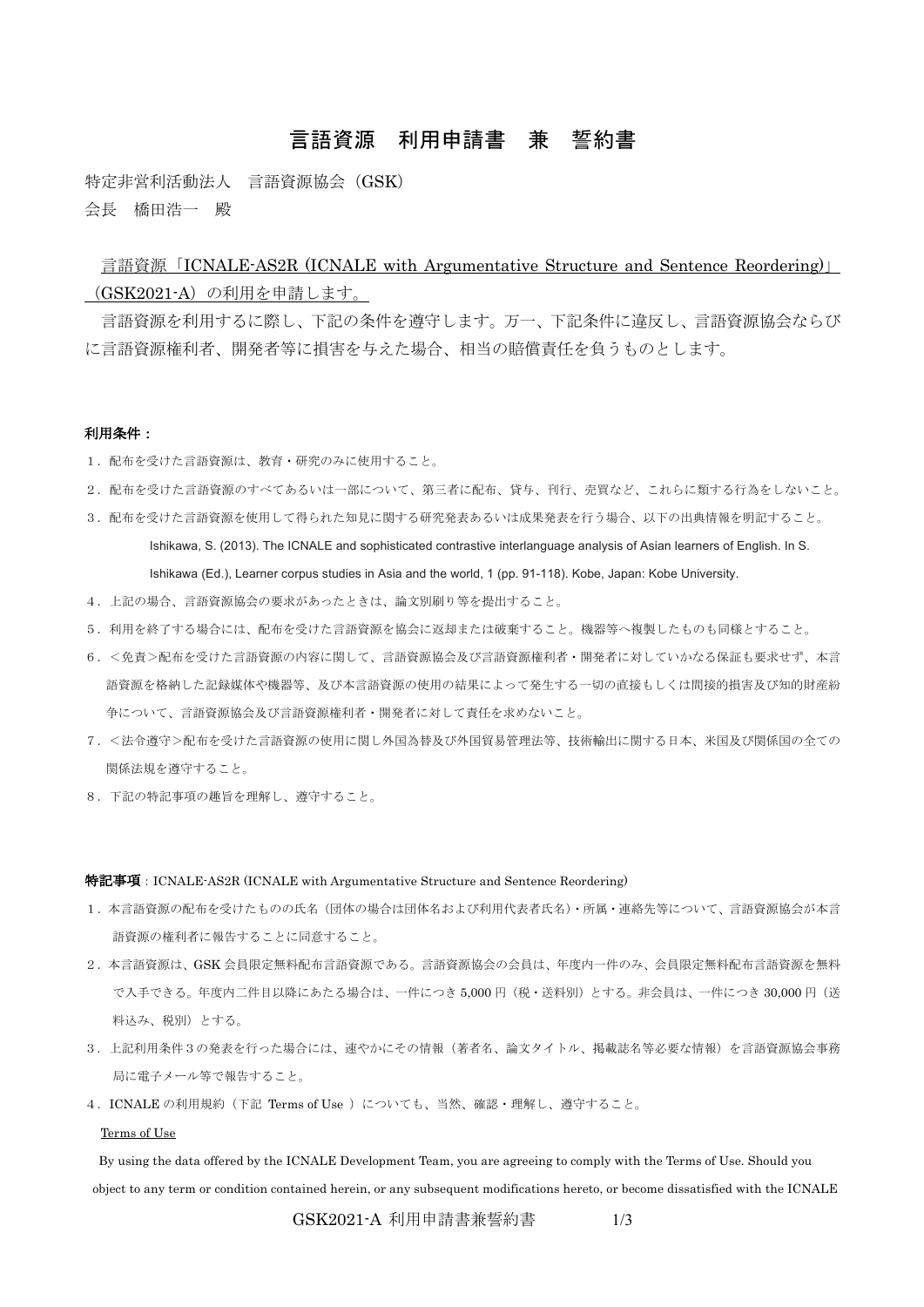data in any way, your only recourse is to immediately stop using the ICNALE. The ICNALE Development Team reserve the right, in our sole discretion, to change, modify or otherwise alter these Terms of Use. Such modifications will become effective immediately. You must review these Terms of Use on a regular basis to keep apprised of any changes that may affect you.

- (1) The ICNALE Development Team shall not be liable to the user for any trouble, damage or loss caused by his/her use of the ICNALE, regardless of the cause.
- (2) The ICNALE Development Team takes utmost care not to make any errors or omissions in providing the data and the information of the ICNALE, however they may include inaccurate contents, typographical errors, or improper information. The ICNALE Development Team shall not be liable for any such inaccuracy, incompleteness, inadequacy and the unfairness of the data and the information presented in the ICNALE.
- (3) The ICNALE Development Team makes no legal warranty or representation regarding the accuracy, completeness, adequacy and fairness of the data and the information of the ICNALE.
- (4) The data and the information of the ICNALE may be changed or modified without any prior notice, and the ICNALE Site may be discontinued or closed without any prior notice.
- (5) The ICNALE Development Team shall not be liable for any loss caused by the modification of the data and the information and also by the discontinuation or closing of the ICNALE Site, regardless of the reason.
- (6) It is prohibited to analyze the interviewer speeches included in the ICNALE Spoken Dialogue.
- (7) It is prohibited to reproduce and/or redistribute a part or the whole of the ICNALE data.